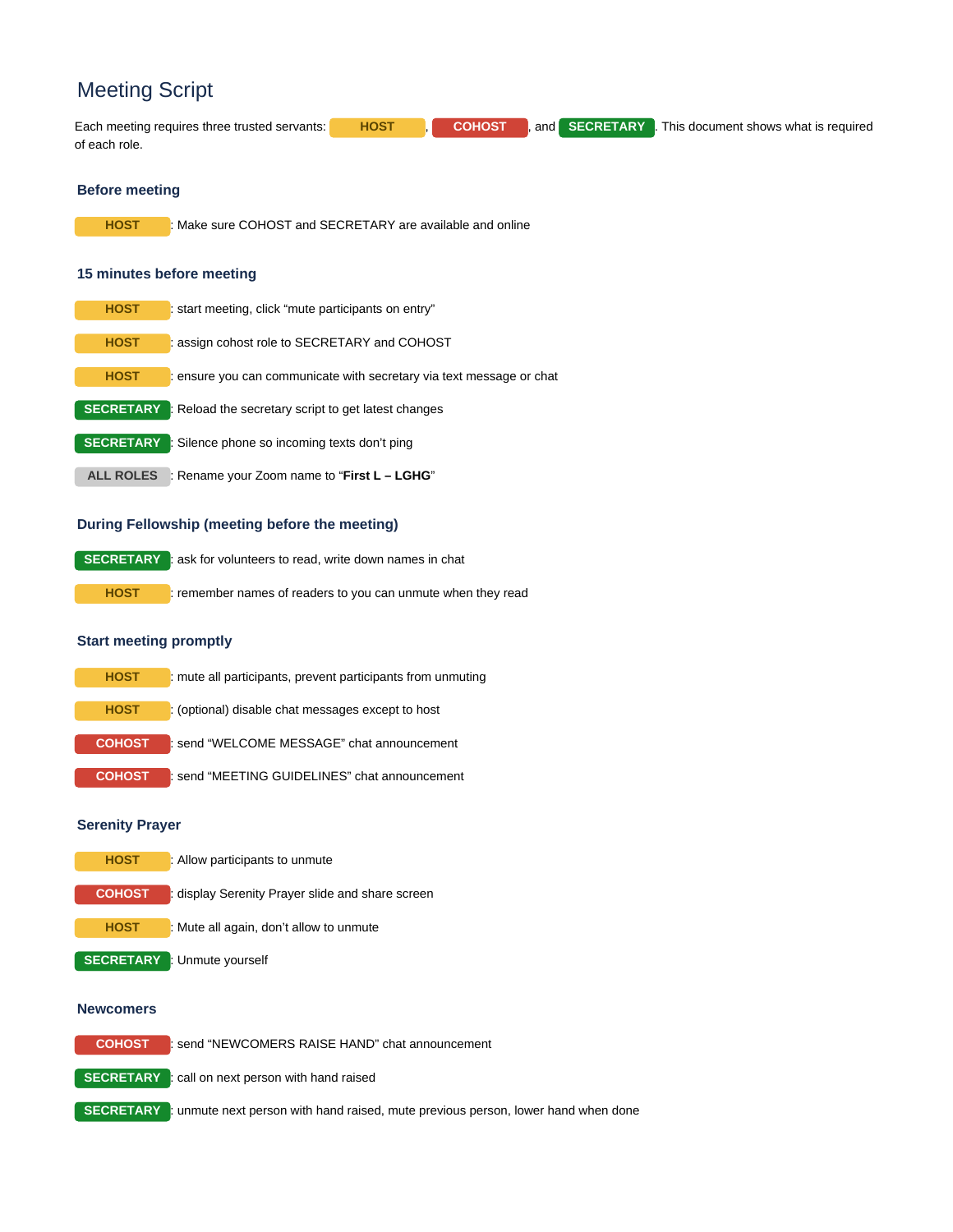#### **Readings**



**COHOST** : Initiate screenshare to display Who is an Addict

**SECRETARY** : I have asked NAME to read Who is an Addict

(continue with remaining readings)

## **Fourth Tradition**

**SECRETARY** : read fourth tradition

#### **Milestones**

| <b>COHOST</b> | send "ANNIVERSARIES RAISE HAND" chat announcement                                                  |
|---------------|----------------------------------------------------------------------------------------------------|
|               | <b>SECRETARY</b> : call on next person with hand raised                                            |
|               | <b>SECRETARY</b> : unmute next person with hand raised, mute previous person, lower hand when done |

## **First Announcements**

**SECRETARY** : read announcements

#### **First Speaker**

**COHOST** : (optional) Display JFT reading or Living Clean reading **SECRETARY** : watch out for zoom bombers on camera **ALL ROLES** : monitor chat stream **HOST** : write down attendance count

#### **Second Announcements (after first share)**

| <b>COHOST</b> | : share audio for remainder of meeting                                            |
|---------------|-----------------------------------------------------------------------------------|
|               | <b>SECRETARY</b> : read announcements                                             |
| <b>COHOST</b> | send "SEVENTH TRADITION" chat announcement                                        |
| <b>COHOST</b> | send "ATTENDANCE SHEETS" chat announcement                                        |
| <b>COHOST</b> | : play the chime when SECRETARY says "After three minutes you will hear a chime " |

## **General Participant Shares**

**SECRETARY** : call on next person with hand raised

**SECRETARY** : unmute next person with hand raised, mute previous person, lower hand when done

#### **Close Meeting**

**COHOST** : stop audio share